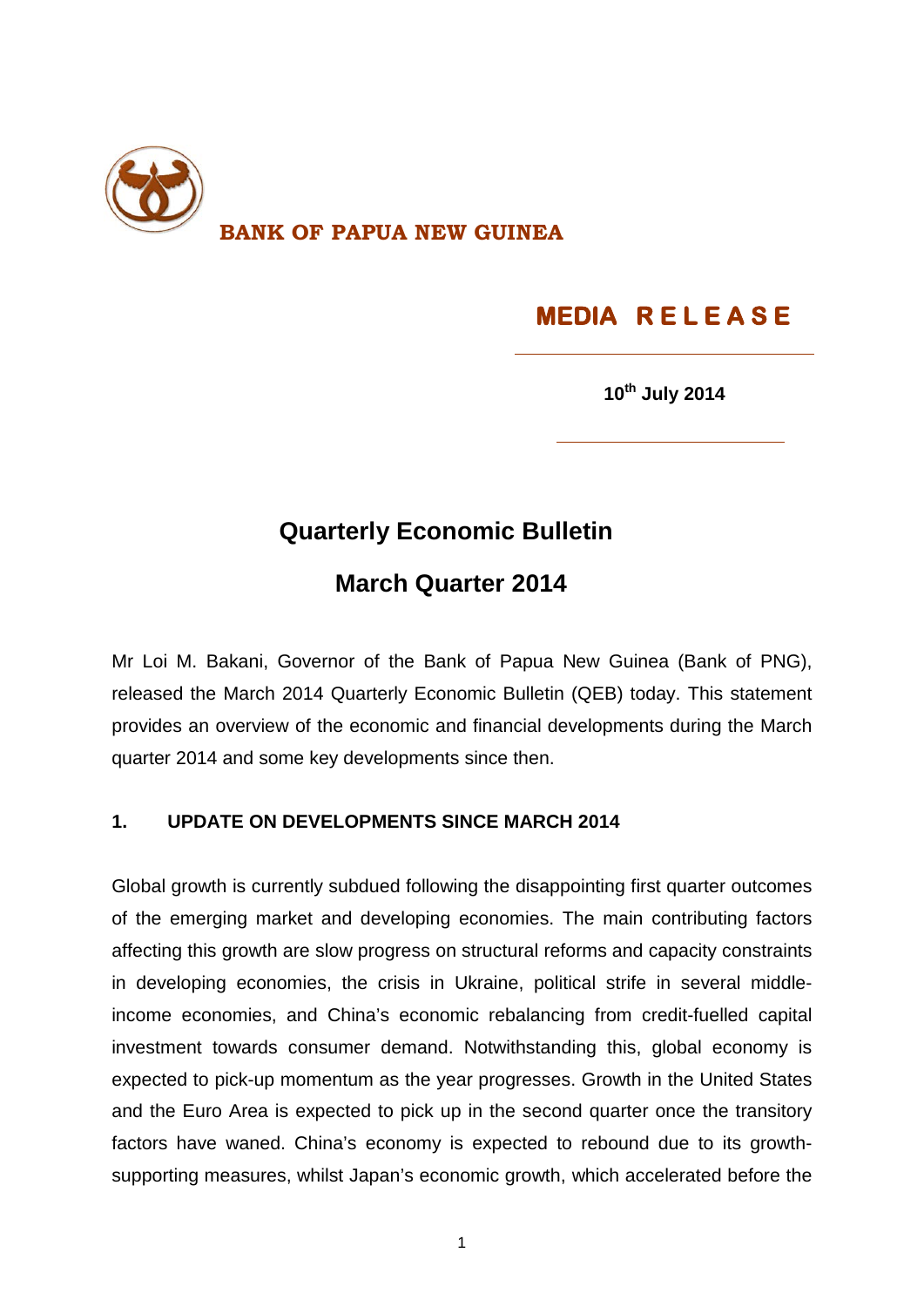tax increase in April, is expected to slow slightly as consumers adjust to the tax increase. The World Bank now projects the global economy to grow by 2.8 percent in 2014.

The key global commodity prices remained stable in the first quarter of 2014. Oil prices also remained stable despite the tensions between Russia and Ukraine and there are imminent risks arising from the conflict in Iraq. The World Bank is projecting oil prices to average US\$103/bbl in 2014, assuming no macroeconomic shocks. However, the natural gas prices in the US are expected to remain elevated in 2014 in response to stronger demand from energy intensive industries that are moving to the US. This will have an impact on the demand for natural gas from Europe, while Japan's LNG prices could moderate. The Governor mentioned that any decline in LNG prices in Japan could affect the current pricing of Papua New Guinea's LNG exports and, consequently, would affect the Government's LNG revenue forecast.

Stable commodity prices have eased global inflationary pressures, though recent exchange rate depreciations in some emerging market countries might put some upward pressure. Persistently low inflation in the Euro Area remains a concern, undermining the sluggish recovery and potentially affecting the effectiveness of macro-economic policies.

In May, the National Statistical Office released a new market basket for its Consumer Price Index (CPI) based on the Household Income & Expenditure Survey conducted in 2011 and 2012. The new basket has three new towns, namely Mt Hagen, Kimbe and Alotau, added to the existing five centres. Five new expenditure groups were also added resulting in a total of twelve expenditure groups. The Governor explained that the new CPI basket is much more comprehensive, being a better reflection of current consumption patterns in Papua New Guinea and of price movements in the economy. Based on the new CPI basket, the domestic headline inflation, as measured by the new CPI index, was 2.0 percent for the March quarter of 2014 and annual inflation over the year to March 2014 was 3.8 percent. The quarterly movements were mainly driven by price increases in the 'Housing', 'Alcoholic beverages, tobacco and betelnut', 'Health', 'Restaurants and hotels', 'Recreation',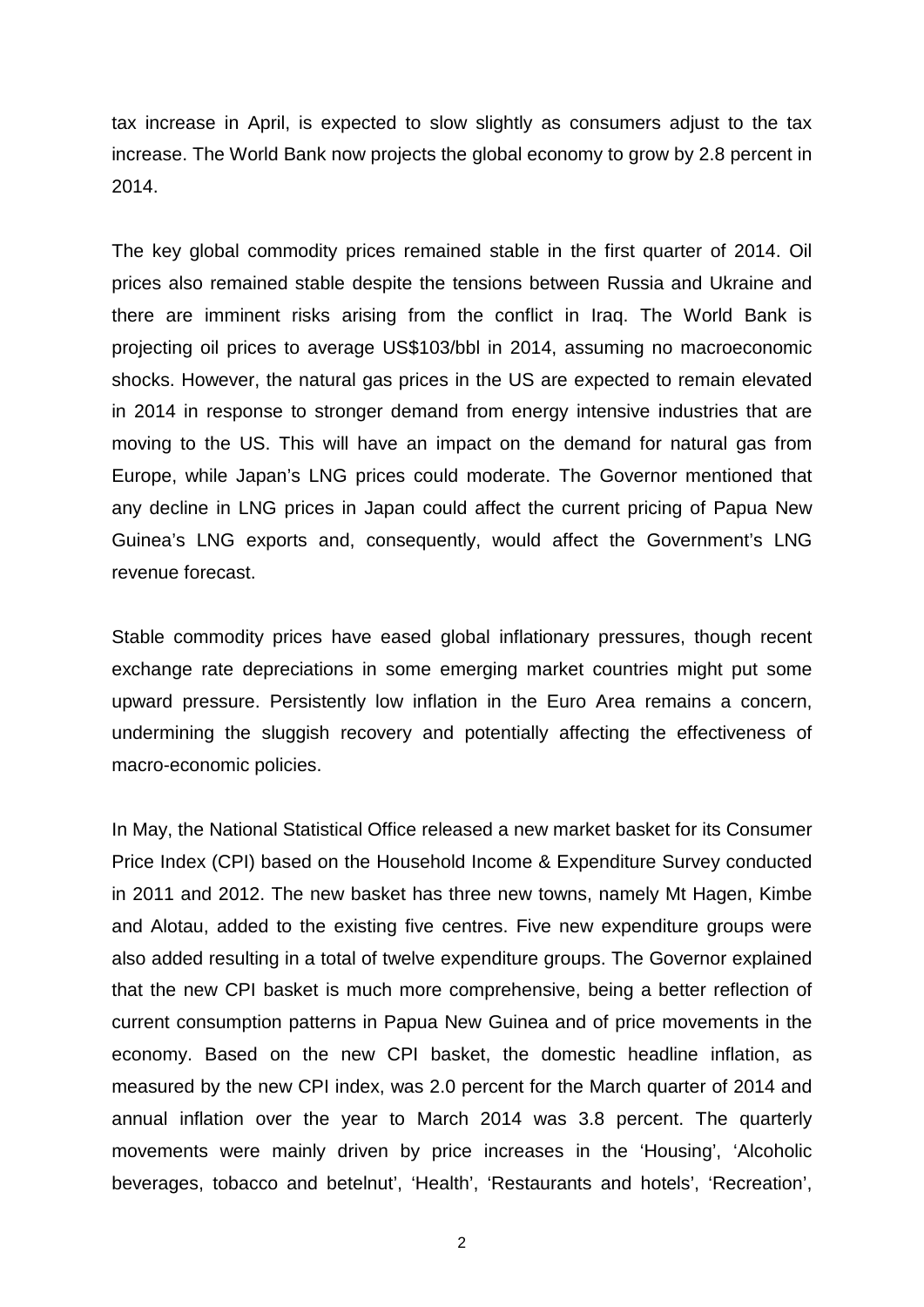'Transport' and 'Food and Non-alcoholic beverages'. The Bank kept its policy rate at 6.25 percent up to June 2014, since the last reduction in March 2013.

In late May, the first LNG shipment from Papua New Guinea reached Japan, wellahead of its original schedule. This is positive news though the Governor is concerned that the issue surrounding the SWF set-up has not been finalised and yet to go to Parliament for approval. He urged the Government to identify a solution that is in the best interests of Papua New Guinea and its citizens, and put to rest the uncertainty surrounding the SWF establishment.

On the  $4<sup>th</sup>$  of June 2014, the Central Bank introduced a foreign exchange trading band of 150 basis points within which commercial banks can sell and buy kina in exchange for foreign currencies. This action was taken to correct the failure in the foreign exchange market and does not imply a change in the exchange rate regime. The Bank of PNG maintains that we still have a floating exchange rate regime as commercial banks can still move the official mid-rate in the interbank foreign exchange market. The Governor explained that commercial banks were trading well below the official (inter-bank) rate with very wide margins, resulting in the Bank intervening in the foreign exchange market, despite there being sufficient foreign currency in the market. Commercial banks are now required to trade between the interbank mid-rate and 75 basis points above it for exporters and between the interbank mid-rate and 75 basis points below it for importers.

The daily average kina exchange rate depreciated against the US dollar, Pound Sterling and Euro, while it appreciated against the Australian dollar and Japanese yen in the March quarter of 2014. As of  $19<sup>th</sup>$  June, the kina depreciated against the Australian dollar by 3.9 percent, Pound Sterling by 1.6 percent, Euro by 0.3 percent and the Japanese yen by 0.7 percent, while the movement against the US dollar was negligible.

The level of gross foreign exchange reserves declined to K6, 217.6 (US\$2,589.6) million as of Friday the  $04<sup>th</sup>$  July 2014, from K6, 645.9 (US\$2,778.0) million at the end of March 2013. The decline is due to intervention in the foreign exchange market by the Bank of PNG to ease the pace of the depreciation of the kina.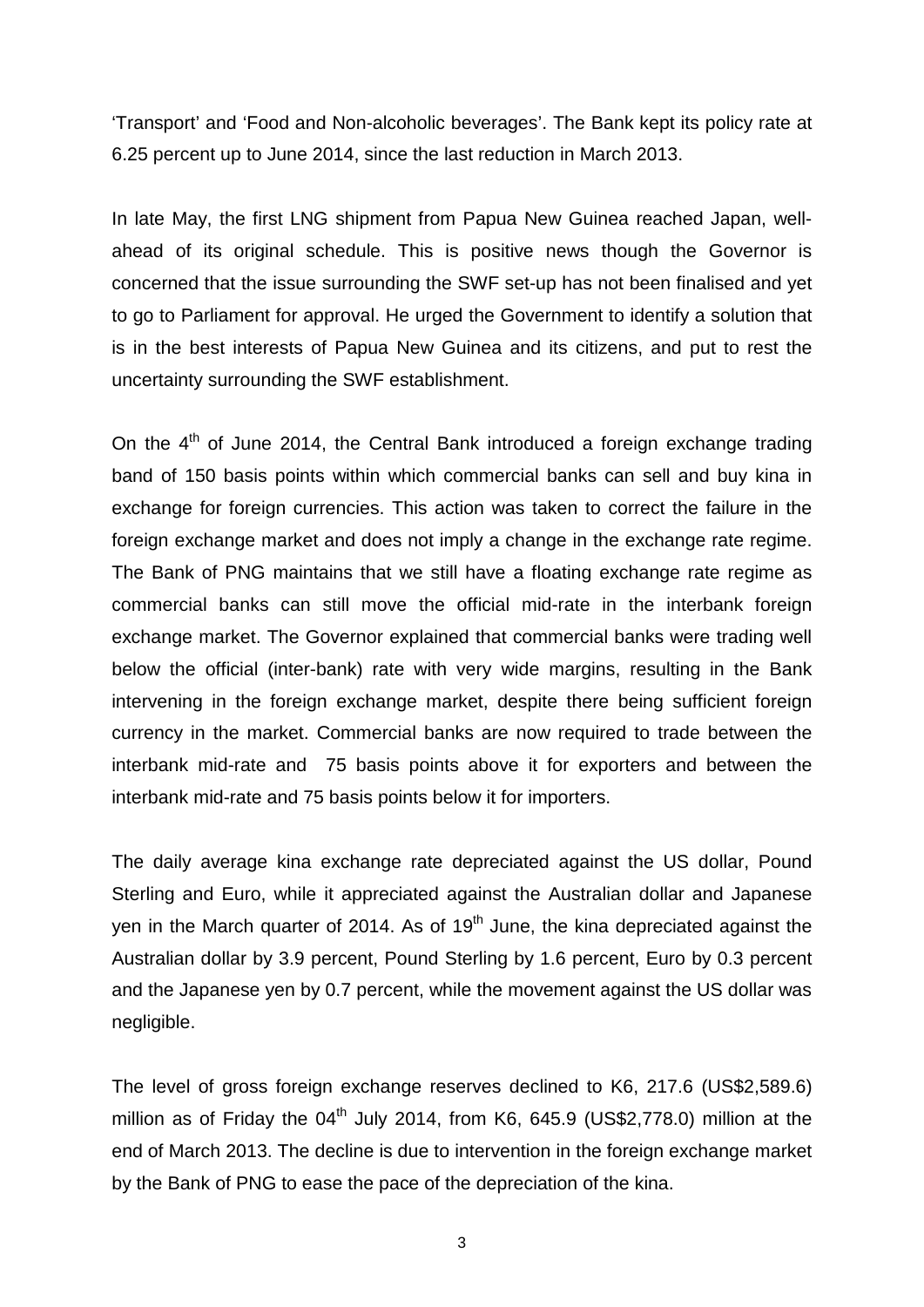#### **2. OVERVIEW OF THE DEVELOPMENTS IN THE MARCH QUARTER OF 2014**

Economic indicators available to the Bank of Papua New Guinea (the Bank) show a slowdown in domestic economic growth in the first quarter of 2014, in light of the near completion of the construction phase of the PNG LNG project. Increased Government spending on major infrastructure and social services projects, and growth in the non-mineral private sector activity, including the construction of sporting facilities for the 2015 Pacific Games are behind the growth. International prices, production and export of some commodities increased in the March quarter of 2014. This has resulted in a higher trade surplus and contributed to a lower deficit in the balance of payments in the March quarter of 2014, compared to the corresponding quarter of 2013. The kina depreciated against the US dollar, pound sterling and euro compared to the previous quarter, while it appreciated against the Australian dollar and Japanese yen. As a result, the Trade Weighted Index (TWI) appreciated by 2.0 percent. Based on the new Consumer Price Index (CPI), the annual headline inflation was 3.8 percent in the March quarter of 2014, compared to 2.9 percent in the previous quarter. The Bank maintained a neutral stance of monetary policy by keeping the KFR at 6.25 percent throughout the quarter.

Data from the Bank's Business Liaison Survey (BLS) show that the total nominal value of sales in the private sector increased by 12.8 percent in the December quarter of 2013, compared to an increase of 0.3 percent in the September quarter. Excluding the mineral sector, sales increased by 11.5 percent in the quarter, following an increase of 4.6 percent in the September quarter. Sales increased in all sectors, except for the transport and retail sectors. By region, sales increased for all regions, except for the Southern region. In 2013, the total value of sales increased by 13.7 percent while, excluding the mineral sector, sales increased by 11.8 percent.

The Bank's Employment Index shows that the total level of employment in the private sector declined by 0.2 percent in the March quarter of 2014, compared to an increase of 1.5 percent in the December quarter of 2013. Excluding the mineral sector, the level of employment increased by 0.4 percent, mainly driven by the building and construction sector. By region, employment declined in the Highlands, Morobe and Southern regions, while it increased in the Momase, NCD and Islands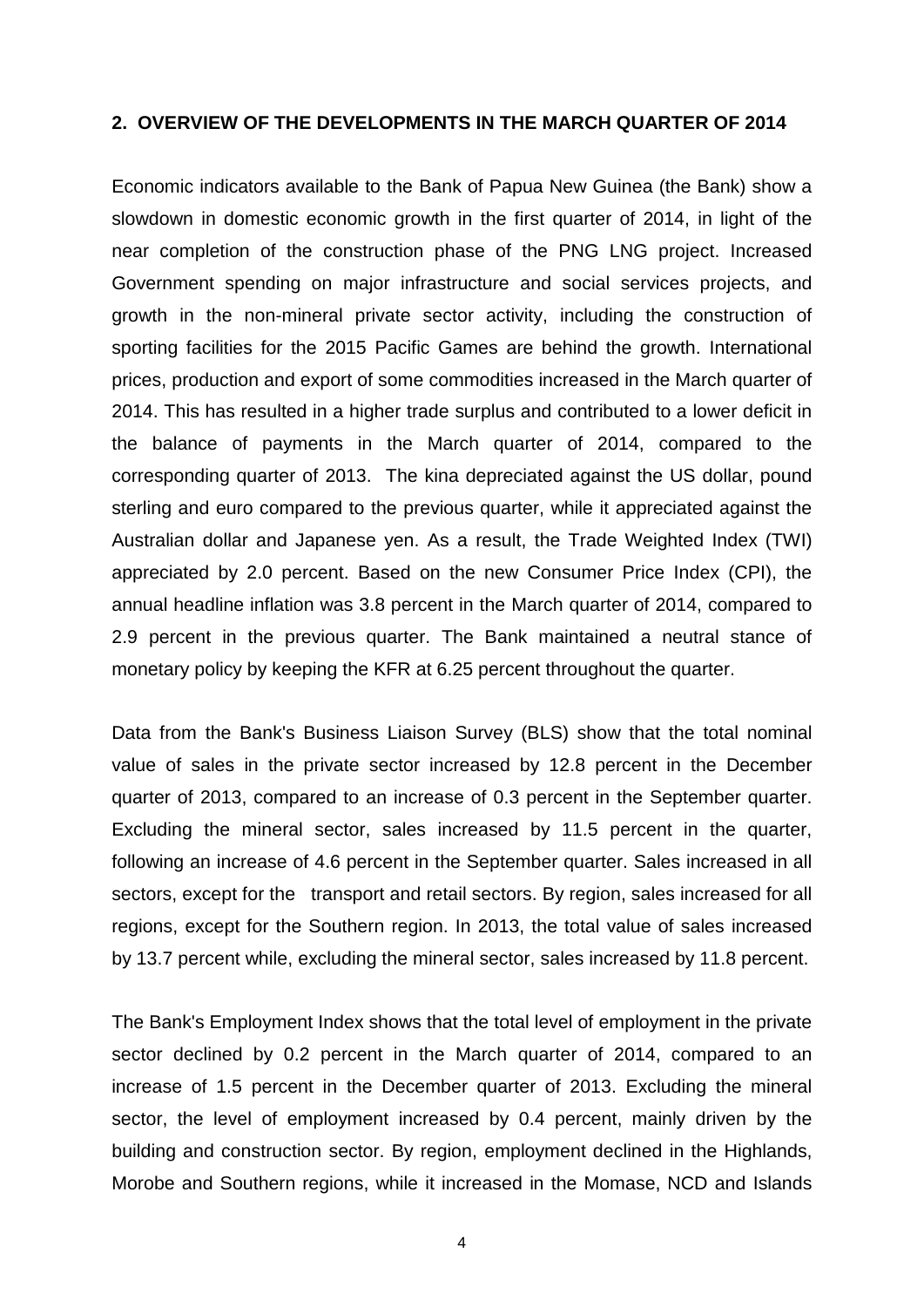regions. Over the year to March 2014, the total level of employment increased by 0.5 percent, whilst the non-mineral private sector employment level declined by 0.2 percent.

Quarterly headline inflation, as measured by the Consumer Price Index (CPI), was 2.0 percent in the March quarter of 2014, compared to an increase of 0.1 percent (revised from 1.9 percent) in the December quarter of 2013. There were increases in the 'Housing', 'Health', 'Miscellaneous', 'Recreation', 'Transport' 'Restaurants & Hotels', 'Food and Non-Alcoholic Beverages', expenditure groups which more than offset declines in the 'Alcoholic Beverages, Tobacco & Betelnut', 'Clothing & Footwear', 'Household Equipment', 'Communications' and 'Education' expenditure groups. By urban centres, prices increased in Port Moresby, Lae, Alotau/Rabaul/Kimbe while there were declines in Goroka/Hagen/Madang. The annual headline inflation rate was 3.8 percent in the March quarter of 2014, compared to 2.9 percent in the previous quarter.

The daily average kina exchange rate depreciated against the US dollar, pound sterling and euro, while it appreciated against the Australian dollar and Japanese yen in the March quarter of 2014. The kina depreciated against the US dollar by 0.1 percent to 0.4130, pound sterling by 2.2 percent to 0.2496 and euro by 0.7 percent to 0.3015. It appreciated against the Australian dollar by 3.3 percent to 0.4610 and the Japanese yen by 2.3 percent to 42.4724. These movements resulted in the appreciation of the daily average trade weighted Index (TWI) by 2.0 percent.

The weighted average kina price of Papua New Guinea's exports increased by 0.9 percent in the March quarter of 2014, compared to the corresponding quarter of 2013. There was a 2.0 percent decline in the weighted average price of mineral exports, excluding nickel and cobalt. This was due to lower gold prices. For the agricultural, logs and marine product exports, and excluding refined petroleum product exports, the weighted average kina price increased by 13.2 percent. This was due to higher kina export prices of all agricultural exports, with the exception of coffee and rubber. Excluding logs, the weighted average price of agricultural and marine product exports increased by 15.3 percent in the March quarter of 2014, compared to the corresponding quarter in 2013. The higher kina export prices are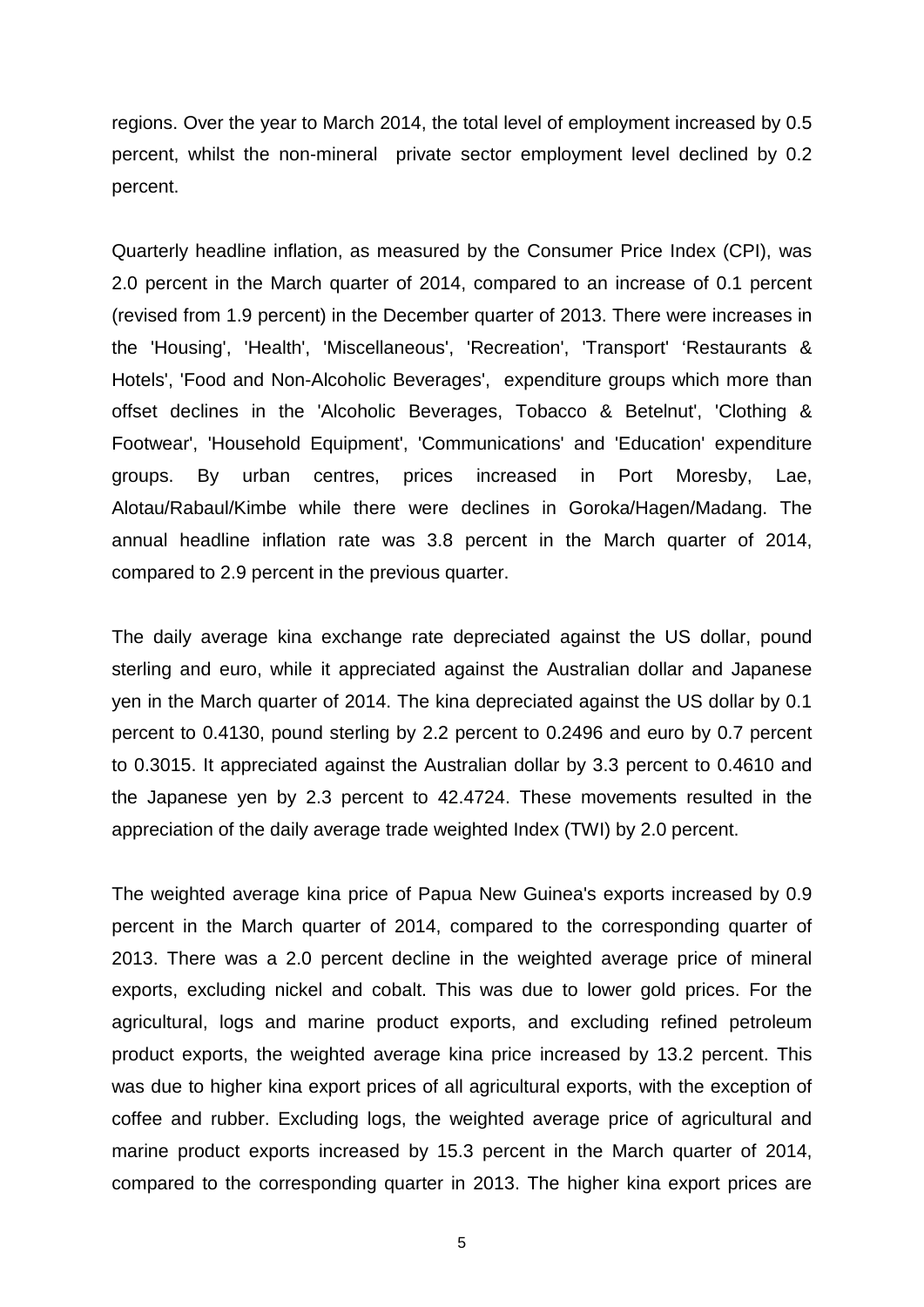attributed to the depreciation of the kina and improvement in the international prices of most of the commodities.

The balance of payments recorded an overall deficit of K182 million in the March quarter of 2014, compared to a deficit of K430 million in the corresponding quarter of 2013, with a deficit in the current account, more than offsetting a surplus in the financial and capital account. The lower deficit in the current account was due to a higher trade surplus, and lower net service payments.

The net inflow in the capital and financial account was mainly due to equity inflows for foreign direct investments and portfolio investments, reflecting drawdown from investments in short term money market instruments, combined with drawdown in the net foreign assets of the domestic banking system.

The level of gross foreign exchange reserves at the end of March 2014 was US\$2,778.0 (6, 645.9) million, sufficient for 6.9 months of total and 9.9 months of non-mineral import covers.

The Central Bank continued to take a cautious approach and maintained a neutral stance of monetary policy by keeping the KFR at 6.25 percent throughout the March quarter of 2014, in consideration of the inflation outcome for the last quarter, underlying inflationary pressures that persists, and to support lending and economic activity, as the PNG LNG construction phase nears completion, consistent with the objectives of the National Budget. The dealing margin for the Repurchase Agreements (Repos) was maintained at 100 basis points from the KFR. Domestic interest rates continued to trend upwards between the end of December 2013 to end of March 2014. There was a net retirement of CBBs by the market totalling K235.3 million in the quarter. To finance the budget deficit, the Government made a net issuance of K53.9 million in Treasury bills and issued K325.7 million in Inscribed stock, which assisted in diffusing some of the excess liquidity in the banking system.

The average level of broad money supply (M3\*) decreased by 1.4 percent in the March quarter of 2014, compared to an increase of 1.2 percent in the December quarter of 2013. This outcome was influenced by declines in average net foreign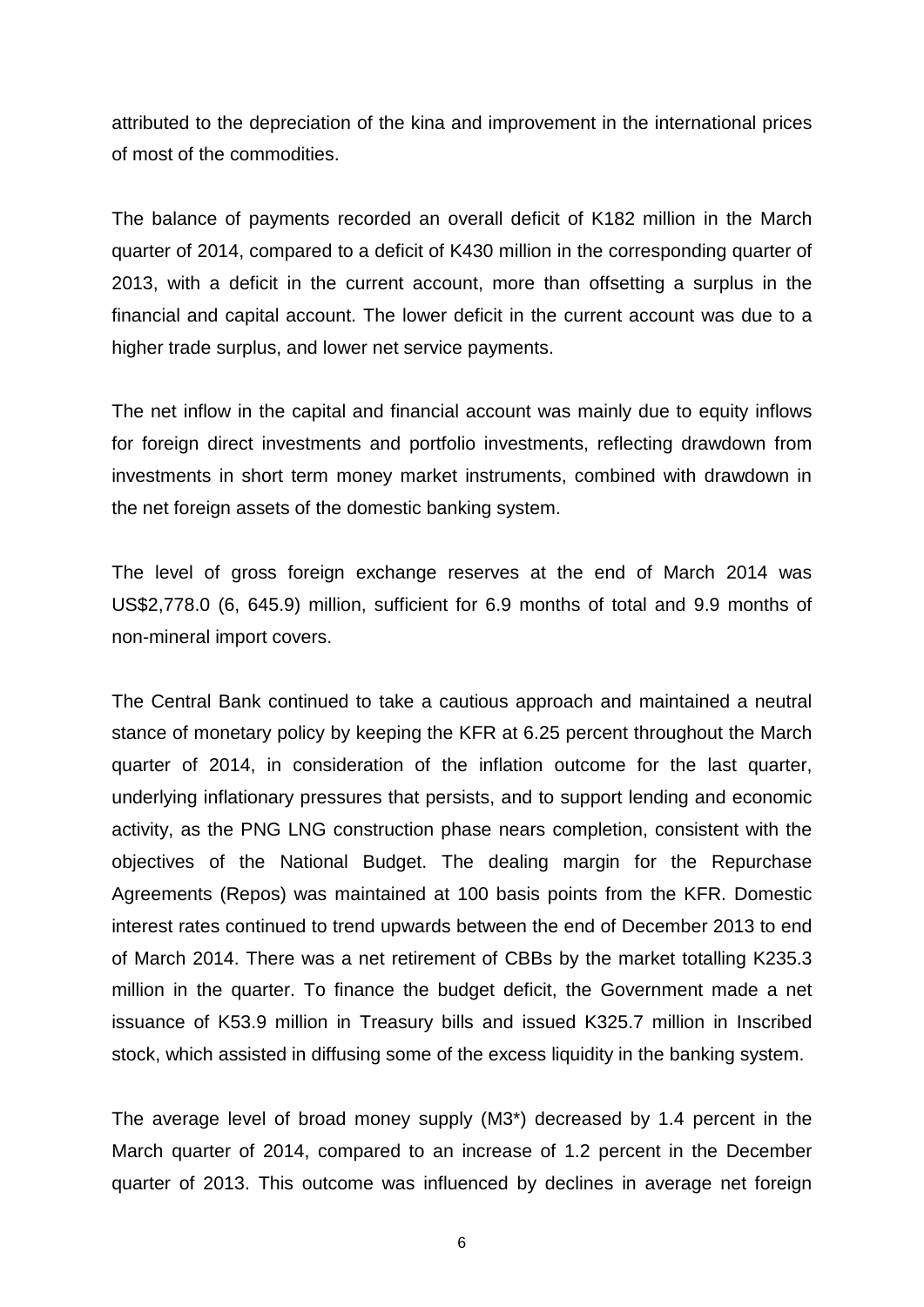assets and private sector credit, which more than offset an increase in average net claims on the Central Government. The average net domestic claims outstanding, excluding net claims on the Central Government, slightly increased by 0.8 percent in the March quarter of 2014, following an increase of 2.5 percent in the December quarter of 2013.

The average level of monetary base (reserve money) increased by 1.7 percent in the March quarter of 2014, following an increase of 3.4 percent in the previous quarter. There was an increase in commercial banks' deposits at the Central Bank, which more than offset a decline in currency in circulation.

The average level of deposits in other depository corporations (ODCs) decreased by 1.7 percent to K18,727.6 million in the March quarter of 2014, from K19,058.4 million in the previous quarter. This mainly reflected a decline in deposits by the Central Government and 'public non-financial corporations'.

The net foreign assets of financial corporations (FCs), comprising depository corporations (DCs) and other financial corporations (OFCs), decreased by 0.7 percent to K9,359.3 million in the March quarter of 2014, compared to a decline of 12.4 percent in the December quarter of 2013. This resulted from decreases in net foreign asset of the Central Bank and ODCs, which more than offset an increase at OFCs. Net claims on the Central Government increased by K329.6 million to K5,065.9 million in the March quarter of 2014, compared to an increase of K811.5 million in the previous quarter. This resulted from an increase in issuance of Government securities for financing of the Budget deficit.

In the March quarter of 2014, total domestic credit extended by financial corporations to the private sector, public non-financial corporations, Provincial and Local level Governments, and other financial corporations, increased by K303.4 million to K12,551.7 million, compared to an increase of K287.4 million in the December quarter of 2013. This was mainly due to an increase of K367.7 million in credit to the public non-financial corporations. Credit to the private sector declined. The annualized growth in domestic credit, excluding Central Government, was 11.9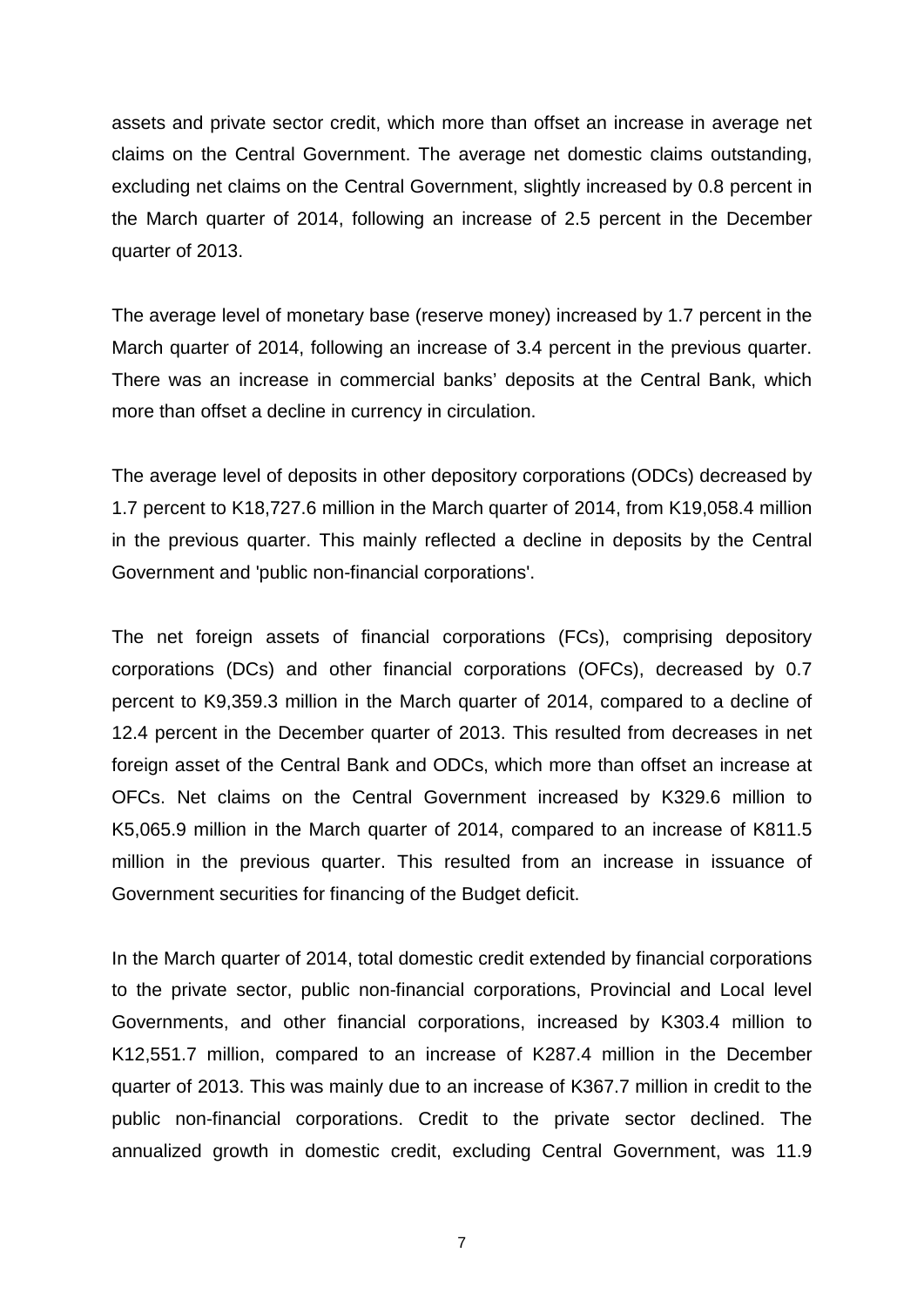percent in the March quarter of 2014, compared to 18.0 percent in the previous quarter.

Preliminary estimates of the fiscal operations of the National Government over the three months to March 2014 show an overall surplus of K105.2 million, compared to a deficit of K403.9 million in the corresponding quarter of 2013. This represents 0.3 percent of nominal GDP, and reflected higher revenue and lower expenditure.

Total revenue, including foreign grants, during the March quarter of 2014 was K2,004.3 million, 12.2 percent higher than the receipts collected in the corresponding quarter of 2013. This represents 15.8 percent of the budgeted revenue for 2014. The increase in revenue came from higher collections in direct, indirect and non-tax receipts, which more than offset lower foreign grants.

Total expenditure for the first three months to March 2014 was K1,899.1 million, 13.3 percent lower than in the corresponding period of 2013 and represents 12.6 percent of the budget appropriation for 2014. This outcome reflected lower development expenditure, which more than offset an increase in recurrent expenditures.

The budget surplus of K105.2 million and net external borrowing of K420.4 million were used to repay net domestic borrowing totalling K525.6 million. The external borrowing of K450.8 million was from concessional sources, while repayments of K16.3 million and K14.1 million were made to commercial and extraordinary sources, respectively. The net payments to domestic sources mainly comprised of K1,856.4 million worth of cheques presented for payment by other resident sectors and K40.8 million to ODCs. These more than offset Government deposits placed at the Central Bank totalling K229.2 million and purchase of Government securities totalling K1142.4 million by OFCs.

Total public (Government) debt outstanding in the March quarter of 2014 was K12,369.3 million, K749.4 million higher than in the December quarter of 2013, with an increase in both domestic and external loans. The increase in domestic debt came from new issuance of Treasury bills and Inscribed stocks, while the increase in external debt mainly reflected drawdown of concessional loans.